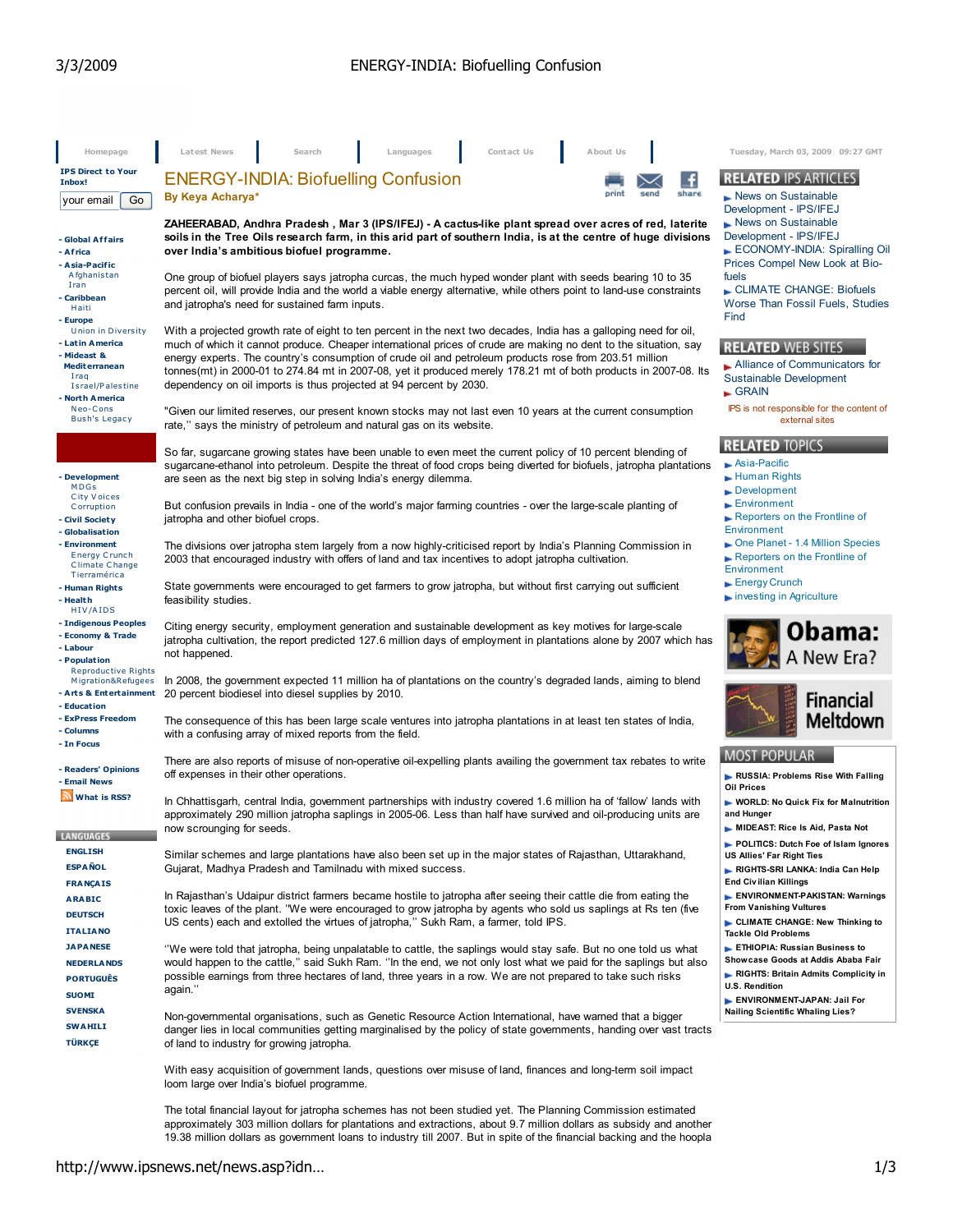## 3/3/2009 ENERGY-INDIA: Biofuelling Confusion

around jatropha, the plant's behaviour and productivity remain unknown quantities.

An integrated mix of indigenous oil-bearing species with multiple benefits such as neem and pongamia are now working out as better bets for trying to produce biofuel.

"We are better off with growing 'pongamia' (Indian beech tree used since ancient times by villagers for lamp oil),'' says Y. B. Ramakrishna, chairman of the task force on biofuels set up by the government of southern Karnataka state.

Karnataka, says Ramakrishna, is the only state in the country that has involved village communities that get 20 percent usufruct rights to grow these mixed species on government drylands.

" We [Karnataka} are a role model for the country, others are watching us," says Ramakrishna.

In Zaheerabad, the Tree Oils farm has 40 acres of jatropha curcas, 60 acres of pongamia pinnata, and 20 acres of neem (Azadirachta indica), simaruba glauca, castor and other oil-bearing species. Three types of biocomposting pits sit at the farm's centre.

"Our experimentation with jatropha shows us that it is unsuitable for Indian small farmers due to its need for watering, manuring and its long gestation period," says Srinivas Ghatty of Tree Oils.

And yet, jatropha cannot be thrown out along with the bathwater in India. Some say it will work.

"We have shown so far that organic manuring, average watering and interspersing jatropha with nitrogen-fixing crops produces the best results for both jatropha and the soils," says Ghatty.

The New Delhi-based The Energy Research Institute (TERI), working in a partnership with British Petroleum on 8,000 hectares in Andhra Pradesh, advocates growing jatropha in an integrated manner with other crops in the field. "We are developing in a scientific fashion, taking advantage of good natural resource management and a buy-back guarantee system with local farmers,'' says Alok Adholeya, director of biotechnology and management of bioresources at TERI.

Viren Lobo, director for the Society for Promotion of Wastelands, a government-funded organisation, also based in New Delhi, says jatropha plantations need to incorporate "questions of livelihood, food, fodder, energy and biodiversity security.

Meanwhile, TERI's Adholeya agrees that there are 'fly by night' industries that are cashing in on the government's bonanza of land, tax rebates and the possibility of earning money through carbon sequestration under the United Nation's Clean Development Mechanism (CDM).

But that area too is hazy, and not just in India. The spacing, height and pruning needed for commercialised jatropha bushes do not give sufficient density or biomass for effective sequestration.

Like Ramakrisha, Adholyeya too believes in ''multiple feedstock,'' which means looking at several promising crops rather than being fixated on jatropha - which is not native to this country. ''There are local candidates such as mahua, neem, rice-bran oil, palm oil and a dozen other species with proven suitability to this country's agroclimatic conditions,'' he pointed out.

In the field of oil-operations though some success is being reported. The Karnataka government's public transportation system is India's first successful CDM venture, where 2,500 buses are running on biofuel from pongamia oil.

"If the common man is to use biofuels, then we need support from the manufacturers,'' says Anand Rao, head of environment at the public-sector Karnataka State Road Transport Corporation. Manufacturers, he said, are unwilling to extend the guarantee on buses running on biodiesels.

Biofuel usage for the common man also depends on the 'oil lobby,' a worldwide phenomenon.

A senior official in the petroleum industry in India, on condition of anonymity, agreed it was a commonplace that there is stiff resistance against any substitute.

## (END/2009)



Send your comments to the editor